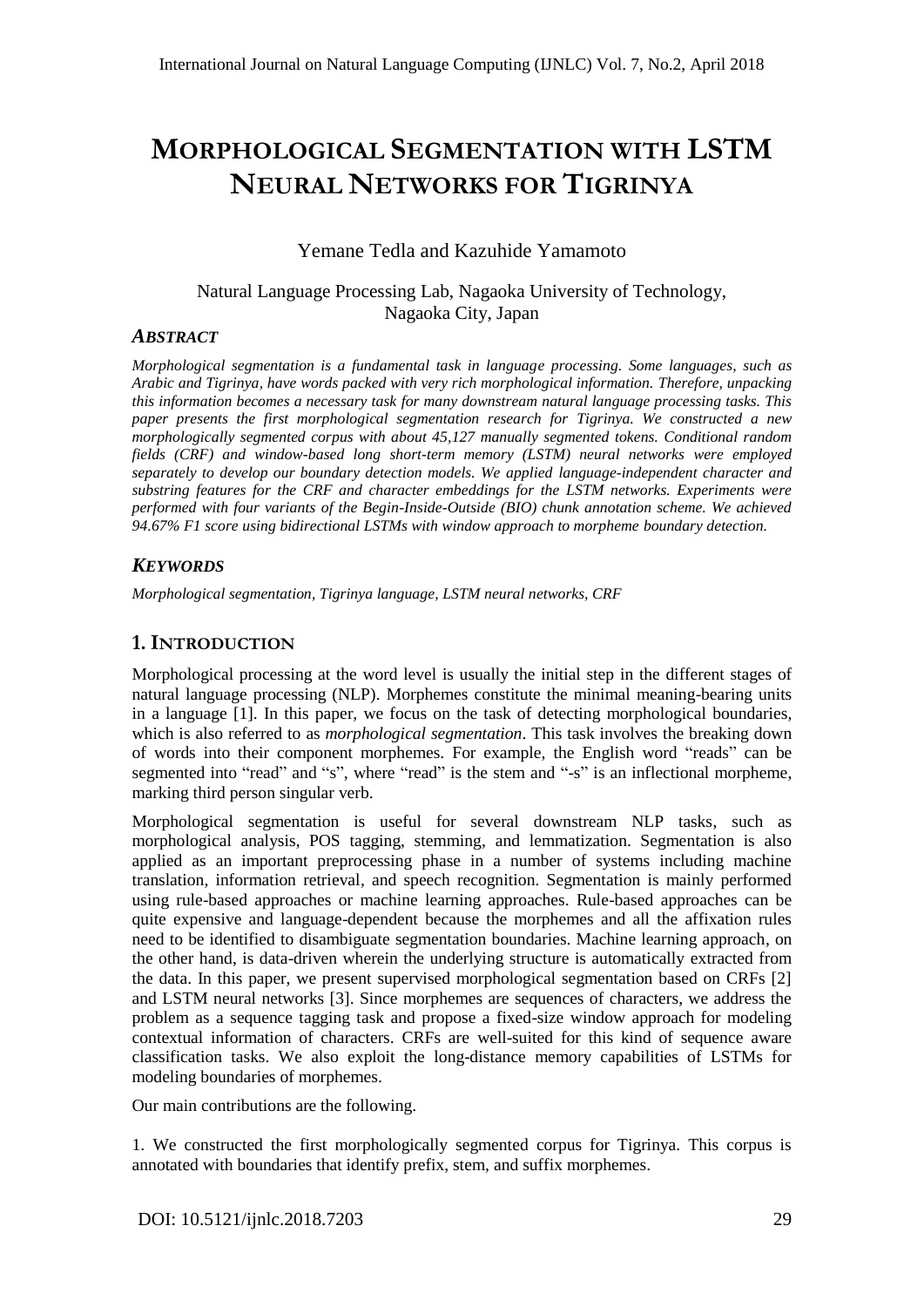2. We present the first supervised morphological segmentation research for Tigrinya. Extensive experiments were performed for different annotation schemes and learning approaches exploiting character embeddings as the sole features for LSTMs. We also compare our results with feature rich CRF-based segmentation employing language-agnostic character and substring features.

3. Tigrinya is an understudied language. Therefore, through this fundamental research, we hope to contribute in bettering the understanding of the properties and language processing challenges of the language and encourage further research.

This paper is organized as follows. In section 2, the Tigrinya morphology will be briefly introduced. In section 3, relevant previous works will be discussed. Section 4 describes the CRF and LSTM based methods employed in this research. In the sections that follow, the experimental settings will be explained and the results discussed. Finally, concluding remarks will be provided.

# **2. TIGRINYA LANGUAGE**

## **2.1. Writing system**

Tigrinya is one of the few African languages that still use an indigenous writing system for education and daily communication. The writing system, known as the Ge"ez script, is adopted from the ancient Ge'ez language, which is currently used as a liturgical language. The Ge'ez script is an abugida system in which each letter (alphabet) represents a consonant-vowel (CV) syllable. The Tigrinya alphabet chart, known as "Fidel", comprises of about 275 symbols. Gemination is not explicit in the Ge"ez script; however, this limitation does not seem to pose a problem for native speakers. In this paper, Tigrinya words are transliterated to Latin characters according to the SERA scheme with the addition of *"I"* for the explicit marking of the epenthetic vowel known as *"SadIsI"*. The SERA transliteration scheme is available at ftp://ftp.geez.org/pub/sera-docs/sera-faq.txt. We directly apply labeling to the Latin transliterations of Tigrinya words and not the Ge"ez script. The Ge"ez script is syllabic, and, in many cases, the boundary has fusional properties resulting in alterations of characters at the boundary. For example, the word *"sebere"* (He broke) would be segmented as *"seber" + "e"* because the morpheme *"e"* represents grammatical features. However, this morpheme cannot be isolated using the Ge"ez script because the last characters *"re"* forms a single symbol in the Ge'ez script, and segmenting "sebere" as "sebe" + "re" is not a correct analysis.

# **2.2. Tigrinya morphology**

Tigrinya is a Semitic language spoken by over 7 million people in Eritrea and Ethiopia. The morphology of Semitic languages, known as "root-and-pattern" morphology, has distinct nonconcatenative properties that intercalate consonantal roots and vowel patterns [4]. For example, in Tigrinya, the words *"sebere"* (he broke) and *"sebira"* (she broke) share a common triconsonantal root or radical *"s-b-r"* but have different sequences of vowel patterns (*"e-e-e"* and *"e-i-a"*) that are inserted in-between the radicals. In addition to such a unique infixation, words are formed by affixing morphemes of prefix, suffix, as well as circumfix. These morphemes represent morphological features including gender, person, number, tense, aspect, mood, voice, and so on. Furthermore, there are clitics of mostly prepositions and conjunctions that can be affixed in other words. These components are arranged in the following manner;

(proclitics)(prefix/circumfix)(root-with-infix)(circumfix/suffixes)(enclitics)

Specifically, the order of morpheme slots is defined by [5] as follows.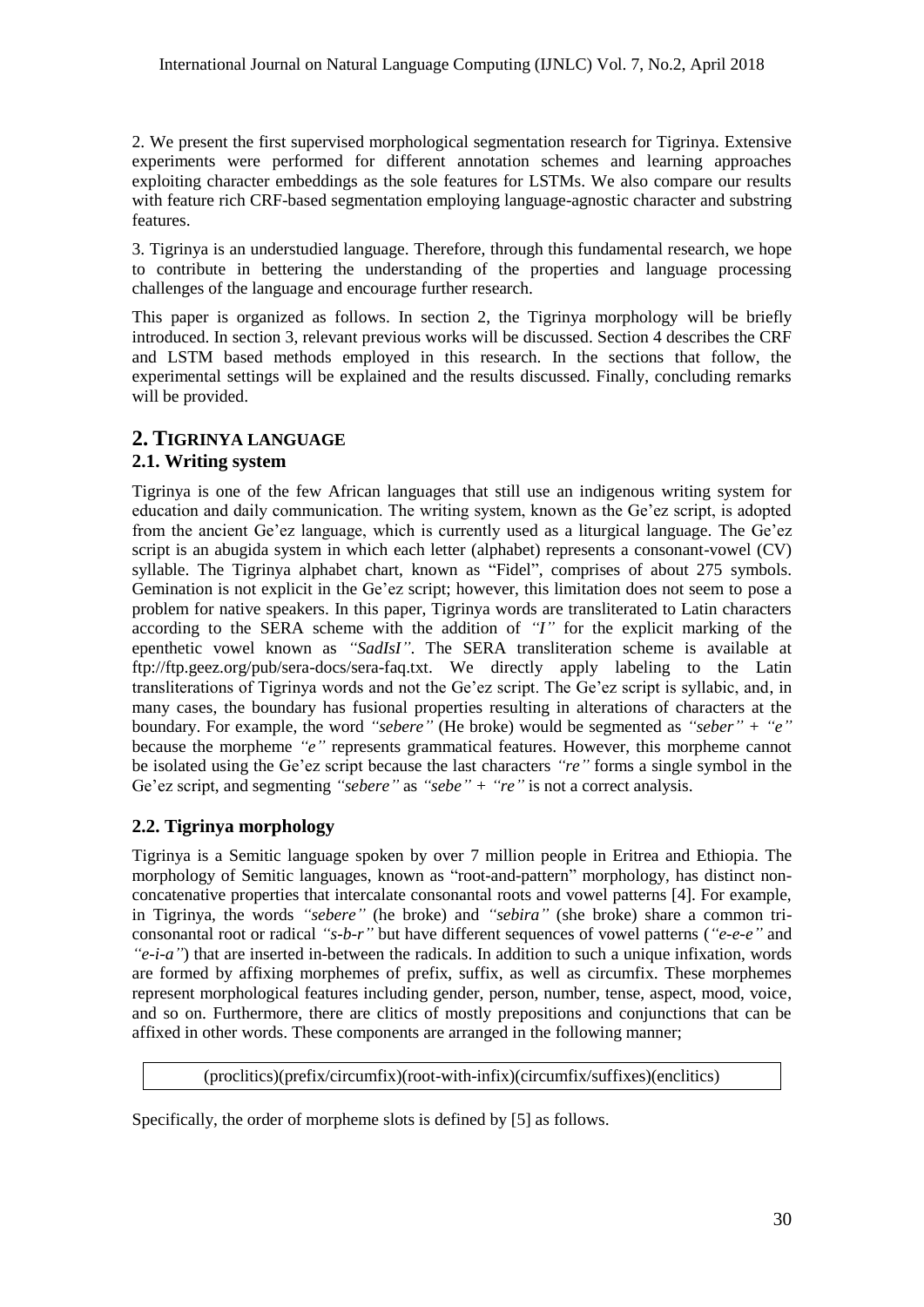#### (prep|conj)(rel)(neg)sbjSTEMsbj(obj)(neg)(conj)

The slots "prep" and "conj" are affixes of prepositions or conjunctions attached before or after the word. The "rel" indicates a relativizer (the prefix *"zI"*) corresponding in function to the English demonstratives like that, which, and who. The "sbj" on either side of the STEM are prefix and/or suffix of the four verb types namely; perfective, imperfective, imperative, and gerundive. As shown in examples 1-4, the perfective and gerundive verbs conjugate only on suffixes (examples 1 and 4) while imperfective verbs undergo both the prefix and suffix inflections (example 2). The imperatives show the suffix only conjugations or change prefix as well (example 3). In addition to the verb type, these fusional morphemes convey gender, person, and number information.

- 1.  $seber + u$  (they broke)
- 2.  $vI + seblr + u$  (they break)
- 3.  $yI + sIber + u$  (break/let them break)
- 4. *sebir + omI* (they broke)

Moreover, Tigrinya independent pronouns have a pronominal suffix of gender, person, and number as shown in examples 5 and 6 (SUF).

- 5. *nIsu* (he)  $\rightarrow$  *nIs* + *u/SUF*
- 6. *nIsa* (she)  $\rightarrow$  *nIs* + *a/SUF*

The word order typology is normally subject-object-verb (SOV), though there are cases in which this sequence may not apply strictly [6, 7]. Changes in "sbi" verb affixes, along with pronoun inflections, enforce subject-verb agreements. One aspect of the non-concatenative morphology in Tigrinya is the circumfixing of negation morpheme in the structure *"ayI-STEMnI"* [5]. Some conjunction enclitics such as *"do; ke; Ke"* can also be found in Tigrinya orthography as free or bound suffix morphemes. For example,

 $KevIdudo? \rightarrow kevId + u + do$  (did he go?)

 $nisuKe? \rightarrow nis + u + Ke$  (what about him?)

The pronominal object marker "obj" is always suffixed to the verb as shown in the following examples. According to [6], Tigrinya suffixes of object pronoun can be categorized into two constructs. The first is described in relation to verbs (examples 7, 8 and 9) and another indicates the semantic role of applicative cases by inflecting for prepositional enclitic "*lI*" + a pronominal suffix as in example 10.

7. *beliOI + wo/*obj (he ate [something])

- 8. *hibu + wo /*obj (he gave [something] to him)
- 9. *hibu + ni /*obj (he gave me [something])
- 10. *beliOI* + *lu* /obj (he ate for him/he ate using [it])

Tigrinya words are also produced by derivational morphology. There are up to eight derivational categories that can be generated from a single verb [8]. For example, the passive form of perfective (example 11) and gerundive verbs (example 12) is constructed by prefixing "*te"* to the main verb. Furthermore, adverbs can be derived from nouns by prefixing "*bI-*" which has similar functionality as the English "-ly" suffix (example 13).

11. *zekere* (he remembered)  $\rightarrow te + zekere$  (he was remembered)

12. *zekiru* (he remembered)  $\rightarrow te + zekiru$  (he was remembered)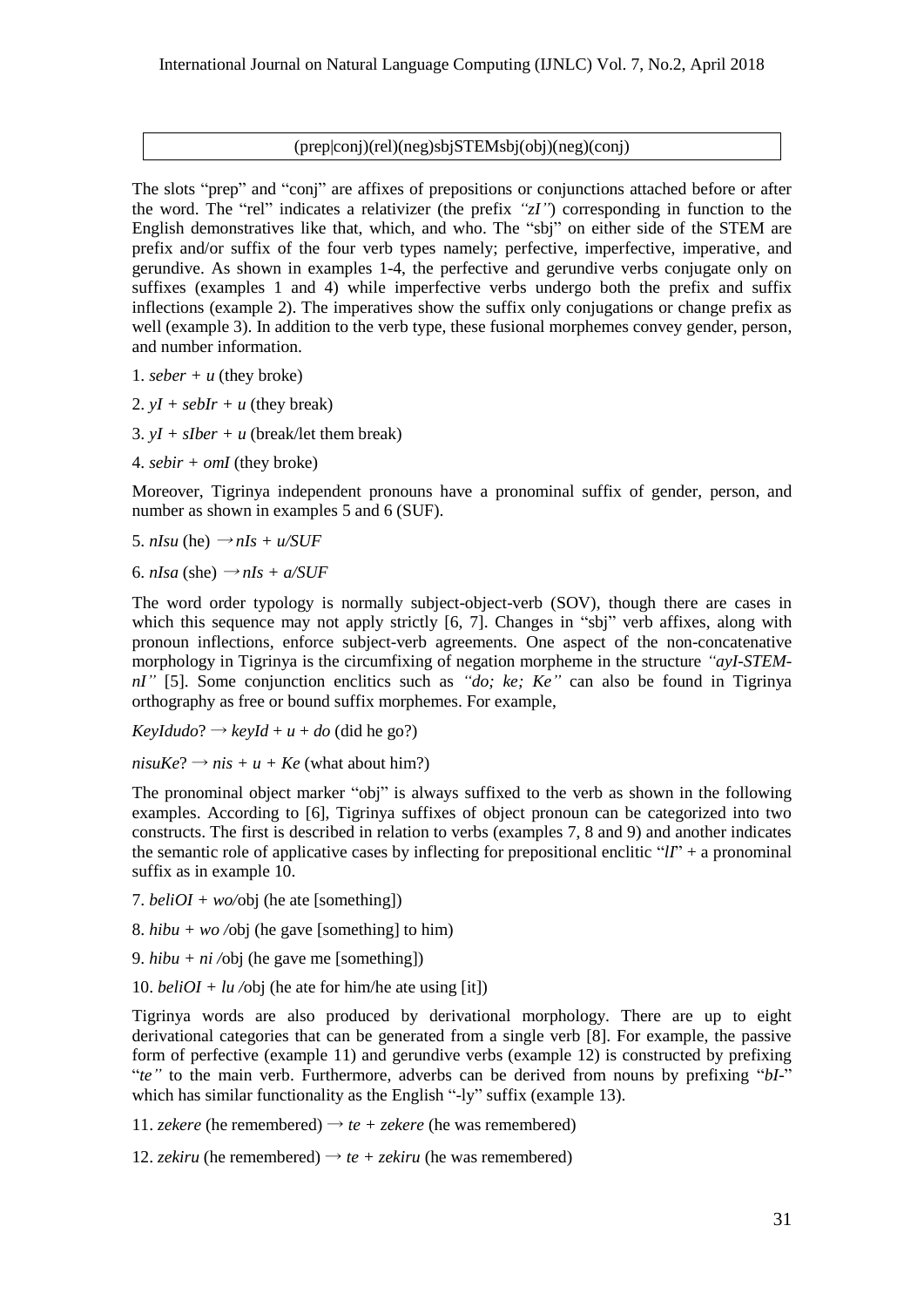#### 13. *bIHaqi* (truly)  $\rightarrow bI + Haqi$

In this work, we deal with boundaries of prefix, stem, and suffix morphemes. Inflections related to infixes (internal stem changes) are not feasible for this type of segmentation.

In conclusion, all the morphological and derivational processes generate a large number of complex word forms. According to [8], Tigrinya verb inflections, derivations, and combinations of the slot order can produce more than 100,000 word forms from a single verb root. The ambiguity and difficulty in relation to segmentation is briefly discussed in the following section.

#### **2.3. Morphological ambiguity**

In segmentation, ambiguity may occur at the word-level or due to sentential context. In Tigrinya, a major source of ambiguity is when certain character sequences of morphemes are natively present as part of words. In this case, the characters do not represent grammatical features and hence segmentation should not be applied. Consider the words *"bIrIhanI"* (light) and *"bIHayli"* (by force). The same prefix *"bI-"* which is an inseparable part of the noun *"bIrIhanI"*, represents an adverb of manner (by) in the second word. Moreover, morphemes may also appear as constituents of other morphemes. For instance, the noun suffix *"-netI"* (example 16) contains the sub-morph *"-etI"* that can have the role of a suffix for conjugation of third person, feminine, singular attributes as in example 15. Note that *"-netI"* in example 14 is not a morpheme.

14. *genetI* <sup>→</sup> *genetI/*NOUN\_paradise

15. *wesenetI*  $\rightarrow$  *wesen/STEM\_decided + etI/SUF* she

16. *naxInetI* <sup>→</sup> *naxI/*STEM\_independence + *netI*/NOUN-SUF

Moreover, the lack of gemination marking may introduce segmentation ambiguity. For example, the word *"medere"* can be interpreted as the noun "speech" or the phrase "he gave a speech" if the *"de"* in *"medere"* is geminated. A computational system must discern both cases such that the phrase is segmented while the noun is left intact. Resolving such cases may require more context or additional linguistic information such as part-of-speech. In this work, we would like to avoid resorting to any language-specific knowledge. Therefore, in the LSTM approach, we use character embeddings to capture contextual dependencies of characters.

As explained earlier, Tigrinya words have multiple consecutive morpheme slots. This pattern causes under-segmentation confusion due to the numerous intermediate splits comprising atomic and composite morphemes. Table 1 lists some of the possible segmentations for the word token *"InItezeyIHatetIkayomI"* (if you did not ask them).

Table 1. Examples of intermediate splits caused by under-segmentation. The italicized second row is the expected segmentation.

| InItezeyIHatetIkayomI     |
|---------------------------|
| InIte-zeyI-HatetI-ka-yomI |
| InIte-zeyIHatetIkayomI    |
| InIte-zeyI-HatetIkayomI   |
| InIte-zeyI-HatetI-kayomI  |
| InItezeyIHatetIka-yomI    |
| InItezeyIHatetI-kayomI    |
| InItezeyI-HatetIkayomI    |

Furthermore, in Tigrinya, compound words are often written attached. For example, *"betI*  (house) *megIbi* (food)*"* collectively translates to "restaurant" in English. In the orthography, these words can be found either separate or attached. We queried for *"betI-"* starting words in a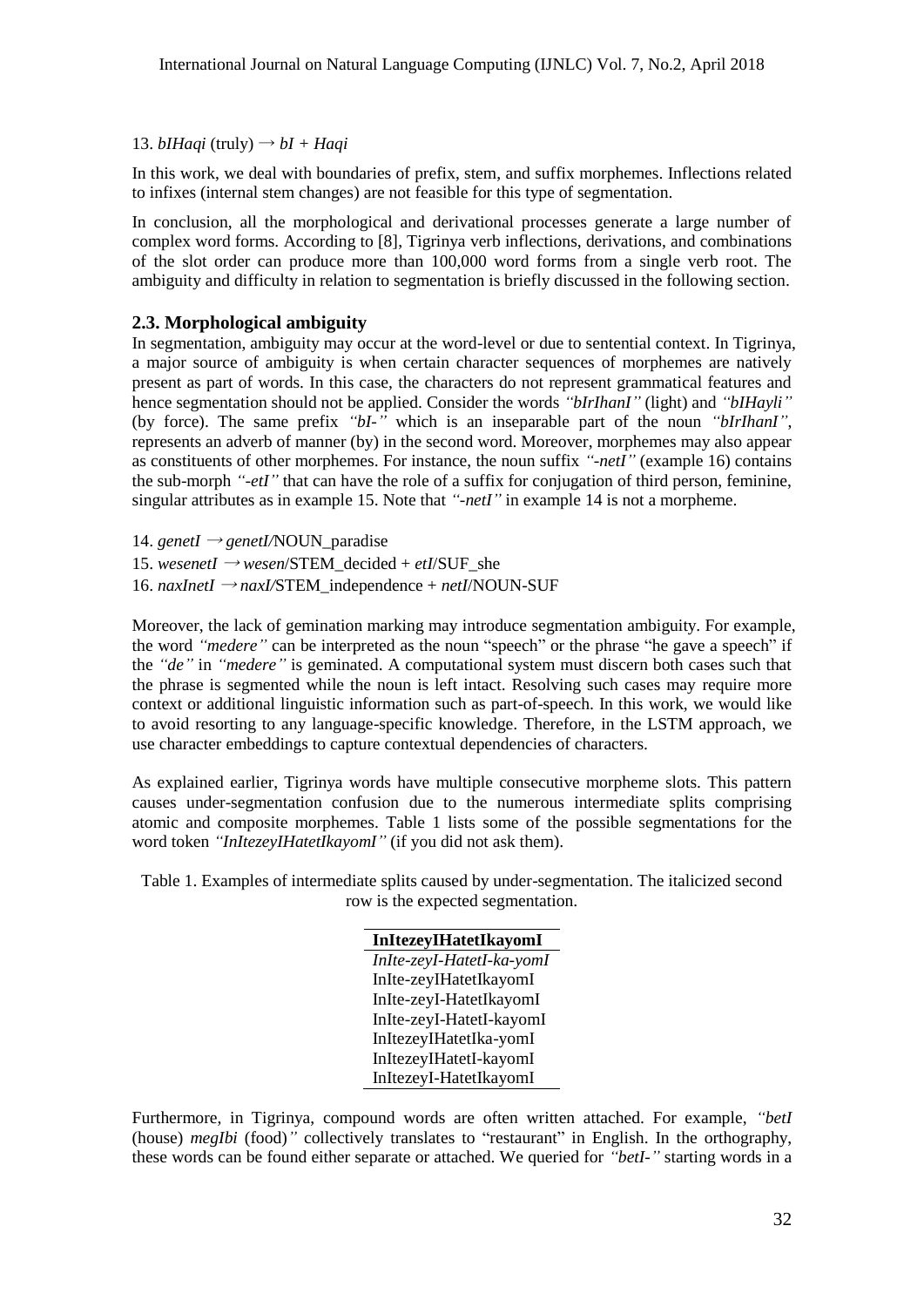text corpus containing about 5 million words extracted from the Haddas Ertra newspaper, which is published in Eritrea. The previous word, for instance, occurs delimited by a space in about 95% of the response. Another compound word *"betI SIHIfetI"* (office) was found attached in about 24% of the response, which is not a small portion. Although the words are not grammatical morphemes, we believe segmenting (normalizing) these words would be useful for practical reasons such as mitigating data sparseness.

# **3. RELATED WORKS**

The work of [1] introduced the unsupervised discovery of morphemes based on minimum description length (MDL) and likelihood optimization. This method lacks the handling of representing contextual dependencies, such as stem and affix orders. Although several other unsupervised segmentation approaches have been proposed, it was shown by [9] that minimally supervised approaches provided better performance compared to solely unsupervised methods applied on large unlabeled datasets. For example, unsupervised experiments for Estonian, that achieved 73.3% F1 score with 3.9 million words, was outperformed by a supervised CRF that attained 82.1% with just 1000 word forms. This work also showed that semi-supervised approaches that use both annotated and unannotated data can be leveraged to improve upon simply using completely unsupervised methods. In related works for Semitic languages of Hebrew and Arabic, [10] uses a probabilistic model where segmentation and morpheme alignments are inferred from the shared structure between both languages using parallel corpus with and without annotation. Recent works on neural models rely on the use of some form of embedding for extracting relevant features. [11] demonstrated a generic window-based neural architecture that is applied to several NLP tasks while avoiding explicit use of feature engineering. Their system trains on large unlabeled data to learn internal representations. We have also adopted a similar window-based approach although with the input of character sequence window instead of words as in [11]. In [12], state-of-the-art results were achieved with a neural model that learns POS related features only from character-level and sub-word embeddings. Other research, however, argue that enriching embeddings with additional morphological information boosts performance. [13] demonstrates this by using the results of a morphological analyzer to further improve candidate ranking in a morphological disambiguation task for Arabic. In a research for Burmese word segmentation, [14] address the problem by employing binary classification with classifiers such as CRFs. The tagset restriction to the binary was mainly due to data size. Our data is similarly small size corpus; however, we report experiments with several schemes to investigate the effect of using simple to more expressive tags in the Tigrinya morpheme segmentation.

Amharic and Tigrinya are closely related languages. These languages share a number of grammatical features and vocabularies. [16] presented morphological rule learning and segmentation based on inductive logic programming where rules or affixes were learnt by exposing easy-to-complex examples incrementally to an intelligent teacher. Their system for affix segmentation achieved a performance of 0.94 precision and 0.97 recall measures. Tigrinya remains an under-studied and under-resourced language from the NLP perspective. However, as regards to morphological processing, [8] employed finite state transducers (FSTs) to develop, "*HornMorpho"*, a morphological analysis and generation system for Tigrinya, Amharic, and Oromo languages. The FST empowered by feature structures was effectively adopted to process the unusual non-concatenative root-and-pattern morphology. The Tigrinya module of *HornMorph 2.5* performs the full analysis of Tigrinya verb classes [5]. The system was tested on randomly selected 400 word forms with 329 of them being non-ambiguous. The analysis revealed remarkably accurate results with a few errors due to unhandled FSTs, which can be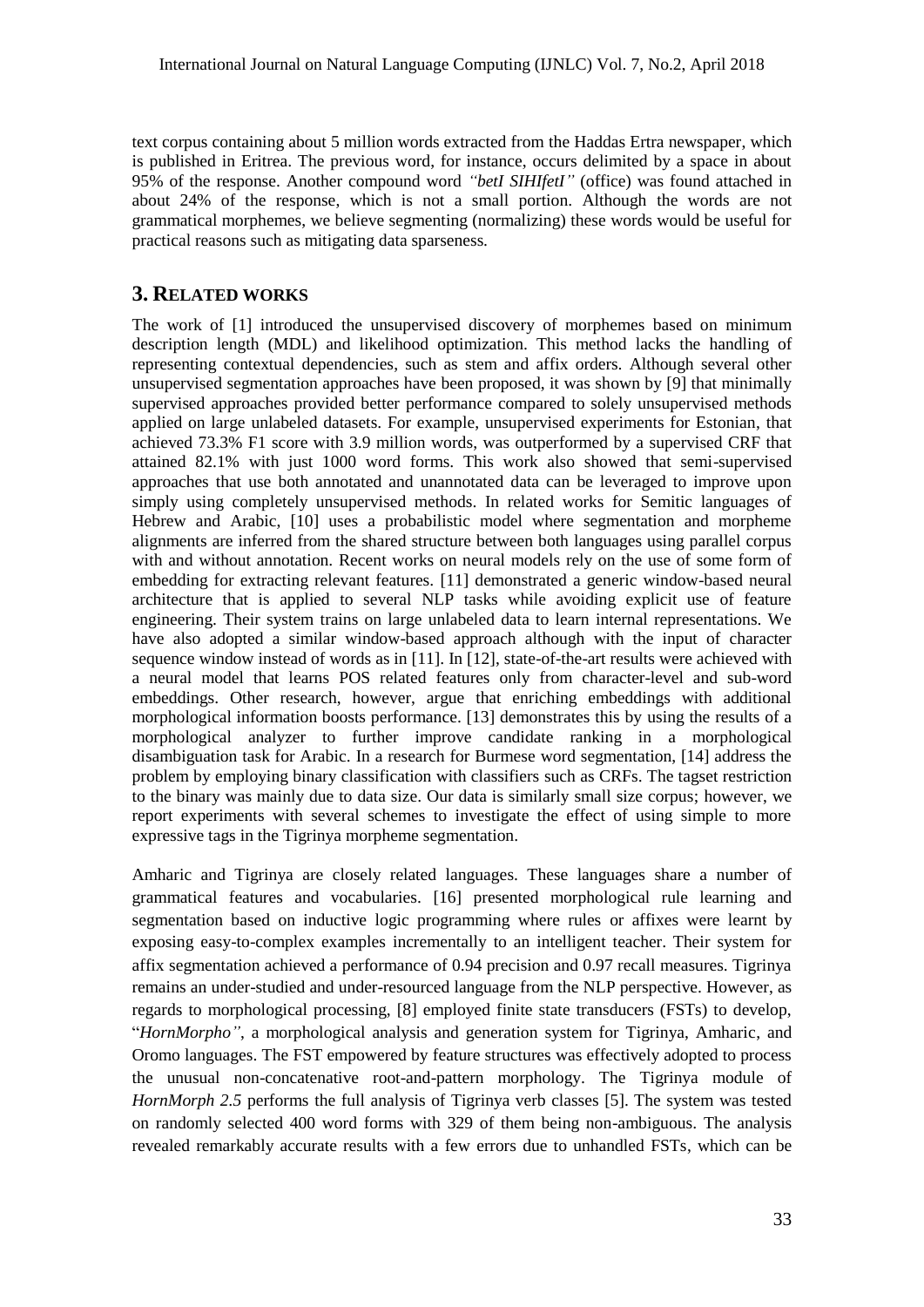integrated. Our approach is different from *HornMorph* in at least two aspects. First, our task is limited to identifying morphological boundaries. The results amount to partially analyzed segments although these segments are not explicitly annotated for grammatical feature. The annotation could be pursued with further processing of the output or training on morphologically annotated data, which is currently missing for Tigrinya. Second, the use of the FSTs relies heavily on the linguistic knowledge of the language in question. This would require time consuming manual construction of language-specific rules, which is more challenging for root-and-pattern morphology. In contrast, we follow a data-driven (machine learning) approach to automatically extract features of the language from a relatively small boundary annotated data. Moreover, on the limitations of *HornMorph*, [5] noted that analysis incurs a "considerable time" to exhaust all options before the system responds. Besides *HornMorph*, there was an attempt to use affix based shallow segmentation in the pre-processing phase for improving word alignment in the English-Tigrinya statistical machine translation [16].

# **4. METHOD**

# **4.1. Morphologically segmented corpus**

There is no publicly available morphologically segmented resource for Tigrinya. Therefore, we based our studies on a new morphologically segmented corpus developed in-house. The first version of this corpus comprises over 45,000 tokens derived from randomly selected 2774 sentences of the POS tagged Nagaoka Tigrinya Corpus (NTC) available at4 http://eng.jnlp.org/yemane/ntigcorpus.

For the purpose of boundary detection, we employed character-based BIO chunking scheme, which allows us to exploit character dependencies and alleviate out-of-vocabulary (OOV) problems by reducing the morpheme vocabulary to about 60 Latin characters that cover the transliteration mapping we adopted.

# **4.2. Tagging schemes**

The popular IOB tagging scheme is used to annotate the Beginning (B), Inside (I), and outside (O) of chunks in tasks such as base phrase chunking and named entity recognition. Similarly, we address morpheme boundary detection by annotating every character in morpheme chunks with the appropriate IOB label. There are different variants of the IOB scheme including BIO, IOB, BIE, IOBES, and so on. There is no general consensus as to which variant performs best. [11] used the IOBES format as it encoded more information whereas extensive evaluations by [17] showed that the BIO has superior results compared to the IOB scheme. Furthermore, the BIES scheme gave better results for Japanese word segmentation [18].

| <b>Scheme</b> | tImali InItezeyIHatete<br>(if he did not ask yesterday) |  |                                |     |  |   |   |  |  |         |  |             |                                 |  |  |  |
|---------------|---------------------------------------------------------|--|--------------------------------|-----|--|---|---|--|--|---------|--|-------------|---------------------------------|--|--|--|
| Word          |                                                         |  | t I mali I n I tezey I Hatet e |     |  |   |   |  |  |         |  |             |                                 |  |  |  |
| BIE           |                                                         |  |                                |     |  |   |   |  |  |         |  |             | E B I I I E B I I E B I I I I E |  |  |  |
| <b>BIES</b>   |                                                         |  |                                |     |  |   |   |  |  |         |  |             | E B I I I E B I I E B I I I I S |  |  |  |
| <b>BIO</b>    |                                                         |  |                                | - 0 |  |   |   |  |  |         |  |             | O O B I I I I B I I I B I I I I |  |  |  |
| <b>BIOES</b>  |                                                         |  |                                |     |  | 0 | B |  |  | III E B |  | $I$ $I$ $E$ | $\mathbf{B}$                    |  |  |  |

Table 2. Annotating with different tagging schemes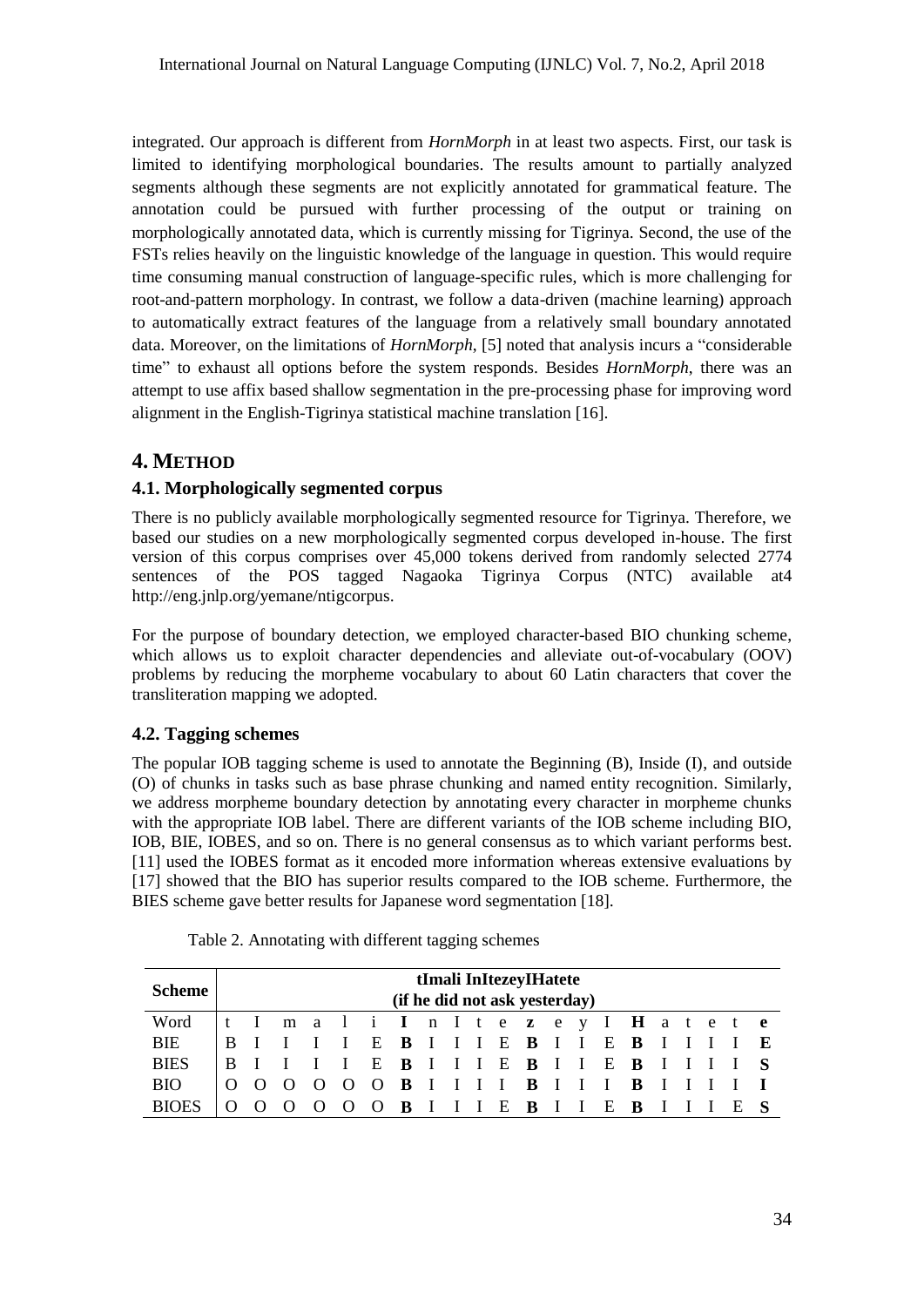We experimented with four schemes, namely, BIE, BIES, BIO, and BIOES to explore the modeling of morpheme segmentation in a low-resource setting with morphologically rich language Tigrinya. In our case, the B, I, and E tags marks Begin, Inside, and End of multicharacter morphemes. The S tag annotates single character morpheme and the O tag assigns character sequences outside of morpheme chunks. An example of using these annotations is presented in Table 2.

#### **4.3. Character embeddings**

Morphological segmentation is primarily character-level analysis. For example, in Tigrinya the characters *"zI"* have a grammatical role when used as a relativizer that is prefixed only to the perfective (example 17) or imperfective verbs (example 18). Therefore, all other occurrences of *"zI"*, such as the noun *"zInabI"* (rain) should not be segmented. Consequently, recognizing the shape of relativized perfectives and imperfectives becomes crucial.

17. *zIsebere* 'that broke'  $\rightarrow$  *zI* + *sebere*/PERFECTIVE 18. *zIsebIrI* 'that breaks'  $\rightarrow zI + seblrI/IMPERFECTIVE$ 19. *\*zI + yIsIberI*/IMPERATIVE – invalid 20. *zInabI* 'rain'  $\rightarrow$  \**zI* + *nabI* - incorrect segmentation

Character-level information must be extracted to learn such informative features useful for identifying boundaries. We generated past and future fixed-width character context for each character. The concatenated contextual characters form a single feature vector for the central target character. For example, the features of the word *"selamI"* (peace, hello) for each character are generated as depicted in Table 3. We also showed the corresponding label of the central character in the BIE scheme. The **Boldface** character represents the central character with its left (past) and right (future) context of width five characters. Characters are padded with underscores  $($ ) to complete the remaining slots depending on the window size.

Table 3. An example of generated fixed window character sequences with assigned label

|   | Window |    |     |     |       |   |                |  |       | Lahel |    |
|---|--------|----|-----|-----|-------|---|----------------|--|-------|-------|----|
|   |        |    |     |     | S     |   | e L a m I      |  |       |       |    |
|   |        |    |     | S   | e     | I |                |  | A m I |       |    |
|   |        |    | S   | E   | 1     | a | M I            |  |       |       |    |
|   |        | S. | e   |     | $L$ a | m | $\blacksquare$ |  |       |       |    |
|   | S.     | e  | L   |     | A m I |   |                |  |       |       |    |
| S | E      |    | a - | M I |       |   |                |  |       |       | E. |

We settled for a window size of five as increasing it beyond five did not result in significant improvements. Moreover, the dimension of optimal character embedding was decided by hyperparameter tuning experiments. We initialized the embedding layer from a lookup table for integer (index) representations of the fixed-width character vectors. The embedding is then fed to an LSTM after passing through a dropout layer.

## **4.4. CRF**

CRFs are probabilistic approaches capable of modeling context-dependent sequence labeling [2]. In a morphological segmentation, the model is trained to predict a sequence of output tags (IOB labels)  $y = y_0, y_1, ..., y_T$  from a sequence of feature characters  $x = x_0, x_1, ..., x_T$ . The training task is to maximize the log probability  $log(p(y|x))$  of the valid label sequence. The conditional probability is computed as: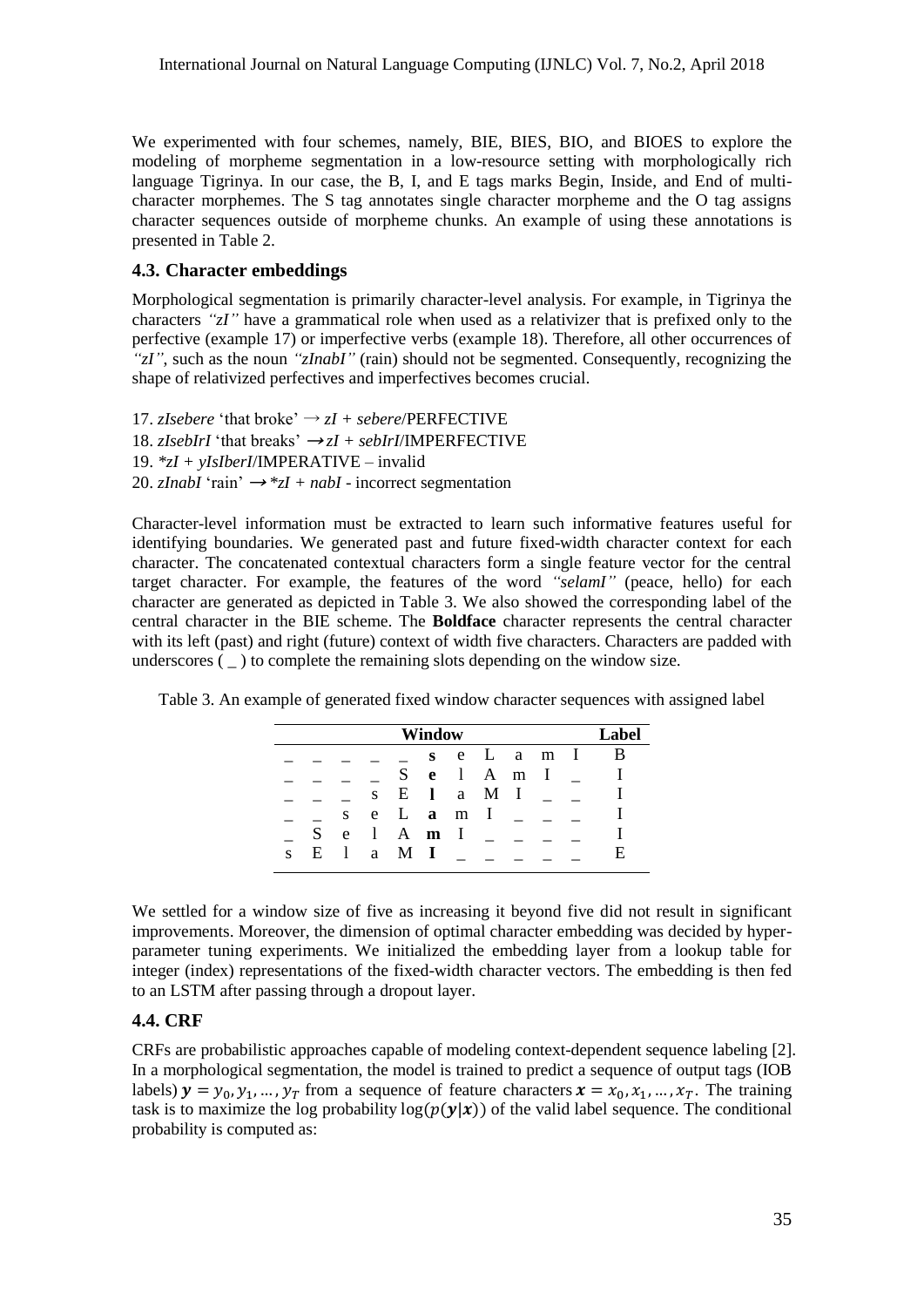$$
p(y|x) = \frac{e^{score(x,y)}}{\sum_{y'} e^{score(x,y')}} \tag{1}
$$

The equation for the scoring function score is given as:

$$
score(x, y) = \sum_{i=0}^{T} A_{y_i, y_{i+1}} + \sum_{i=1}^{T} P_{i, y_i}
$$
 (2)

 $A_{y_i, y_{i+1}}$  denotes the emission probability of the state change from label *i* to label *j* while  $P_{i,j}$  is the transition probability denoting the score of the  $j<sup>th</sup>$  label of the  $i<sup>th</sup>$  word.

#### **4.5. LSTM neural network**

Recurrent Neural Networks (RNNs) are feed forward neural networks with feedback cycles to capture time dynamics using back-propagation through time. This recurrent connection allows the network to employ the current inputs as well as previously encountered states. Given the input vector  $X_t$ , (in our case, a window of five characters left and right of the target character), the hidden state  $h_t$  at each time step t, can be expressed by equation 4.

$$
X_t = [x_{t-n}, x_{t-(n-1)}, \dots, x_t, \dots, x_{t+(n-)}, x_{t+n}] \quad (3)
$$
  
\n
$$
h_t = \sigma(W_{xh}x_t + W_{hh}h_{t-1} + b_h) \quad (4)
$$

where the W terms represent the weight matrices, b is a bias vector and  $\sigma$  is the activation function. However, due to the gradient vanishing (very small weight changes) or exploding problems (very large weight changes), long distance dependencies are not properly propagated in RNNs. [3] introduced LSTMs to overcome this gradient updating problem. The neurons of LSTMs called memory blocks are composed of three gates (forget, input and output) that control the flow of information and a memory cell with self-recurrent connection. The formulae of these four components are given in equations 5 to 9. In these equations, the input, forget, output and cell activation vectors are denoted by  $i, f, o$  and  $c$  respectively;  $\sigma$  and  $g$  represent sigmoid and tanh functions respectively;  $\odot$  operation is the Hadamard product; W stands for the weight matrices and  $b$  is the bias.

| $i_t = \sigma(W_{ix}x_t + W_{ih}h_{t-1} + b_i)$ | (5)  |
|-------------------------------------------------|------|
| $f_t = \sigma(W_{fx}x_t + W_{fh}h_{t-1} + b_f)$ | (6)  |
| $c_n = g(W_{cx}x_t + W_{ch}h_{t-1} + b_c)$      | (7)  |
| $c_t = f_t \odot c_{t-1} + i_t \odot c_n$       | (8)  |
| $o_t = \sigma(W_{0x}x_t + W_{0h}h_{t-1} + b_0)$ | (9)  |
| $h_t = o_t \odot g(c_t)$                        | (10) |

The LSTM architecture we propose to use is illustrated in Figure 1. Character-level features (embeddings) generated by the embedding layer are fed to the forward LSTM network. Dropout layers are adjusted before and after the LSTM layer to regularize the model and prevent overfitting. The output of the network is then processed by a fully connected (Dense) layer and finally tag probability distributions over all candidates are computed via the softmax classifier.

Due to the capacity to work well with long distance dependencies, LSTMs have achieved stateof-the-art performance in window based approaches as well as sequence labeling tasks including morphological segmentation [19], part-of-speech [20] and named entity recognition [21].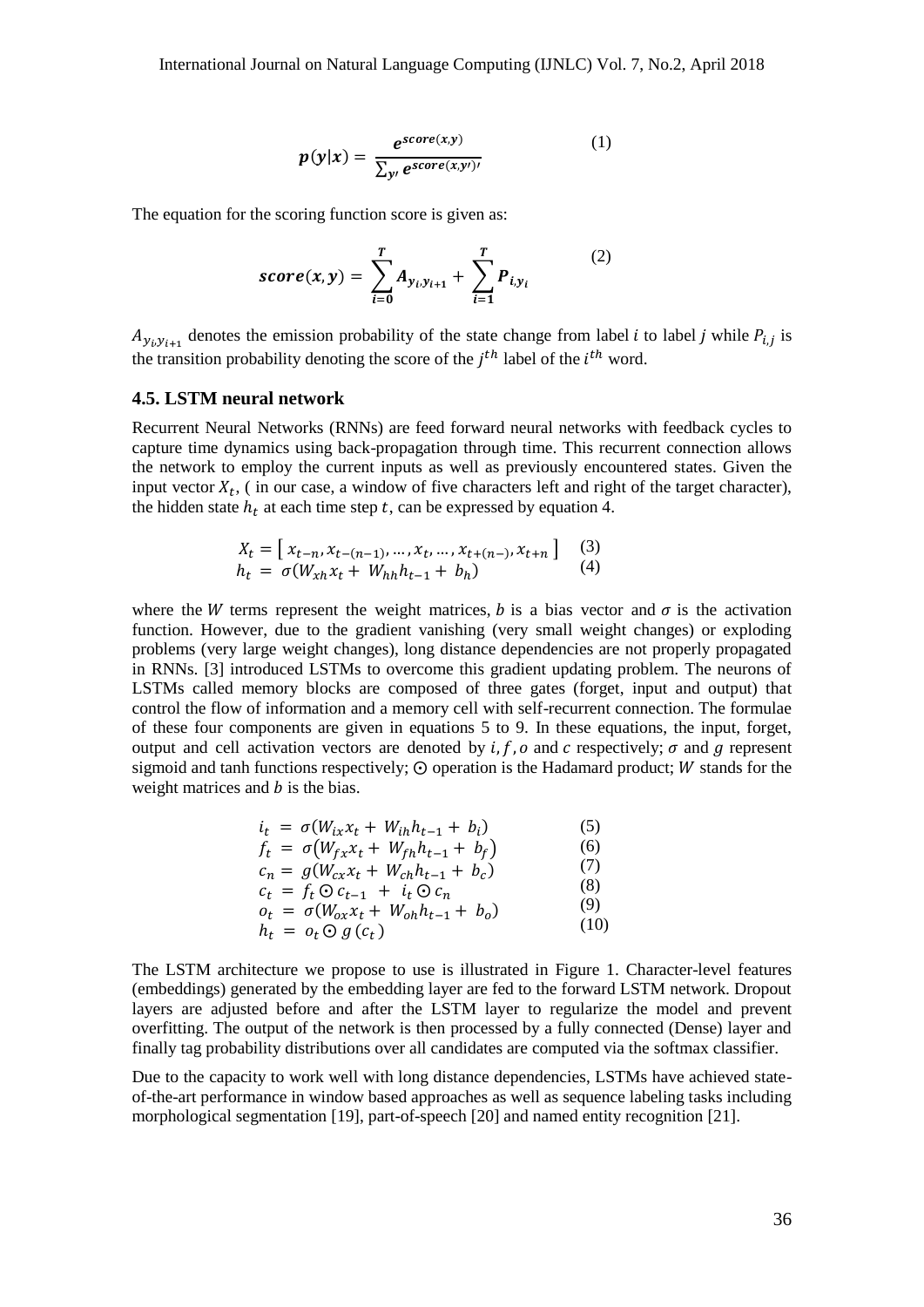



Figure 2: The BiLSTM neural network



#### **4.6. Bidirectional LSTM**

LSTMs encode the input representation in the forward pass. In Bidirectional LSTM network (BiLSTM), the input vector is processed in both forward and backward passes and presented separately to hidden states. The mechanism is useful in encoding past (forward) and future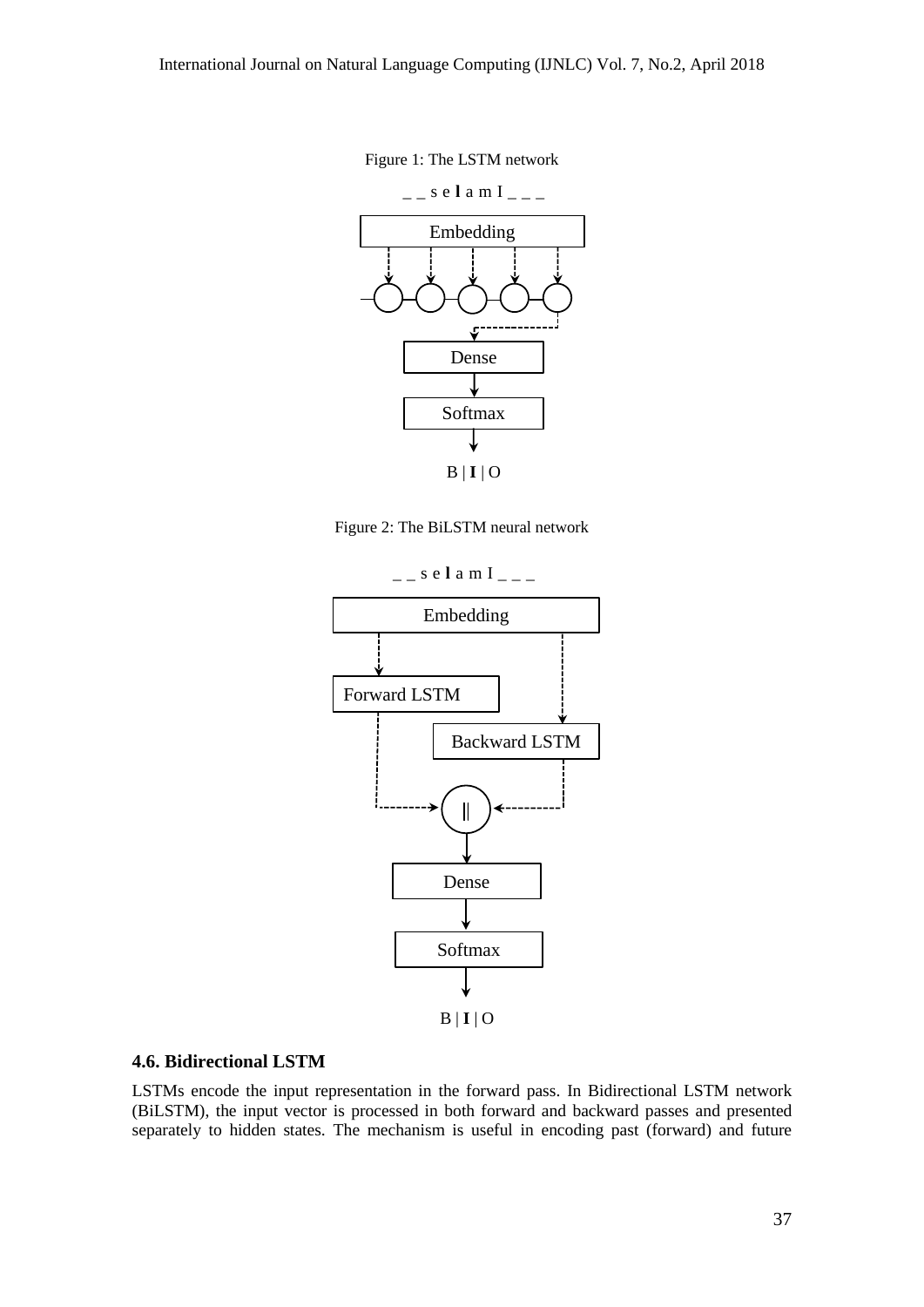(backward) information of the input vector. We illustrate the architecture of the BiLSTM we propose to use in Figure 2.

Both the forward and backward layer outputs are calculated by using the standard LSTM updating equations  $5$  to  $9$ . Accordingly, for every time step  $t$  the forward and backward networks take the layer input  $X_t$  and then output  $h_t$ . The cell takes the input state  $c_n$  and the cell output  $c_t$  as well as the previous cell output  $o_t$  for training and updating parameters. Like in LSTMs, the output of each network in BiLSTM can be expressed as:

$$
y_t = \sigma \big( W_{hy} h_t + b_y \big) \tag{11}
$$

where W is the weight matrix, b is the bias vector of the output layer and  $\sigma$  is the activation function of the output layer. Both the forward and backward networks operate on input state of  $X_t$  and generate the forward output  $\overrightarrow{h_t}$  and the backward output  $\overleftarrow{h_t}$ . Then the final output,  $y_t$  from both networks is combined using operations such as multiplication, summation or simple concatenation as given in equation 12. In our case,  $\sigma$  is a concatenating function.

$$
y_t = \sigma(\overrightarrow{h_t}, \overleftarrow{h_t}) \tag{12}
$$

This context-dependent representation from both networks is passed along to the fullyconnected hidden layer (Dense) which then propagates it to the output layer.

#### **5. EXPERIMENTS**

In this section, the used data and the experimental settings are reported. Initially, we set training epochs to hundred and configured early stopping if training continued without loss improvement for 15 consecutive epochs. We used Keras (https://www.keras.io/) to develop and Hyperas (https://github.com/maxpumperla/hyperas) to tune our deep neural networks. Hyperas, in turn, applies hyperopt for optimization. The algorithm used is Tree-structured Parzen Estimator approach (TPE) over five evaluation trails (https://papers.nips.cc/paper/4443 algorithms-for-hyperparameter- optimization.pdf).

#### **5.1. Settings**

#### **Datasets**

The text used in this research is extracted from the NTC corpus. The NTC consists of around 72,000 POS tagged tokens collected from newspaper articles. Our corpus contains 45,127 tokens, of which 13,336 tokens are unique words. Training is performed with ten-fold cross validation, where about 10% of the data in every training iteration is used for development. We further split the development data into two equal halves allotting one set for validation during training and the other half for testing the model"s skill.

Table 4. Training data splits as per the count of the fixed-width character windows (vectors) used as the actual input sequences

| Data size |          |            |             |  |  |  |  |  |
|-----------|----------|------------|-------------|--|--|--|--|--|
| A11       | Training | Validation | <b>Test</b> |  |  |  |  |  |
| 100%      | 90%      | 5%         | 5%          |  |  |  |  |  |
| 289,158   | 260,242  | 14,458     | 14,458      |  |  |  |  |  |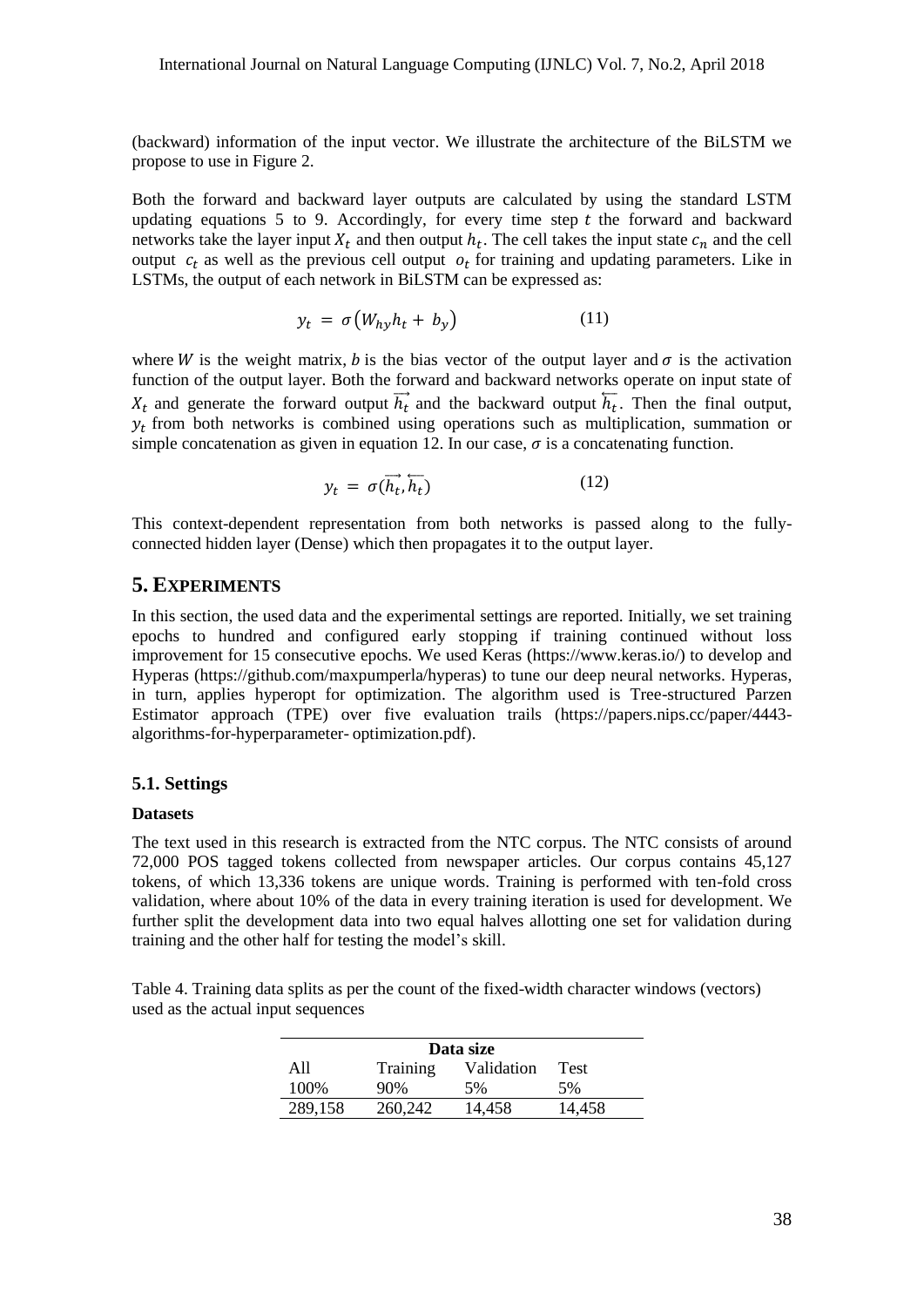The evaluation reports in this paper are based on the final test set results. For every target character in a word, a fixed-width character window is generated as shown in Table 3. The data statistics according to the generated character windows is presented in Table 4.

#### **Hyper-parameters**

*CRF:* We performed preliminary experiments for deciding the regularization algorithm (L1 or L2). Similarly, we compared C-parameter values of [0.5, 1, 1.5]. Consequently, L2 regularization and C value of 1.5 were selected as these values gave better results. The character and substring features we considered spanned a window size of five. The full list of the character features is given as follows.

| a. Left context:                 | $-5$ to 0, $-4$ to 0, $-3$ to 0, $-2$ to 0, $-1$ to 0 |
|----------------------------------|-------------------------------------------------------|
| b. Right context:                | 0 to 5, 0 to 4, 0 to 3, 0 to 2, 0 to 1                |
| c. Left + Right context: $a + b$ |                                                       |
| d. N-grams:                      | bi-grams                                              |

LSTM: In order to search for the parameters that yield optimal performance, we explored hyper parameters that include embedding size, batch size, dropouts, hidden layer neurons, and optimizers. The complete list of the selected parameters for LSTM is summarized in Table 5. We achieved similar results for the BIE and BIES tunings as shown in the table. However, the BIO and BIOES schemes showed difference in the tuning results and, therefore, these were used separately.

*Embeddings*: We tested several embedding dimensions from the set {50, 60, 100, 150, 200, 250}. Separate runs were made for all types of tag sets.

| <b>Parameter</b>    | <b>BIE/BIES</b> | BIO  | <b>BIOES</b>   |
|---------------------|-----------------|------|----------------|
| Window              |                 |      |                |
| Character embedding | 150             | 150  | 250            |
| hidden layer size   | 32              | 128  | 128            |
| Batch size          | 32              | 256  | 256            |
| optimizer           | adam            | adam | <b>RMSProp</b> |

Table 5. LSTM Hyperparameters selected by tuning

*Dropouts:* Randomly selecting and dropping-out nodes have proven effective at mitigating overfitting and regularizing the model [22]. We applied dropout on the character embedding as well as on the inputs and outputs of the LSTM/BiLSTM layer. For example, the selected dropouts for the BIO-based tunings are 0.07 and 0.5 for the embedding and LSTM output layers respectively. The dropout probabilities are selected from a uniform distribution over the interval [0, 0.6].

*Batch size:* We ran tuning for the batch size of the set {16, 32, 64, 128, 256}.

*Hidden layer size:* We searched for the hidden layers size from the set {64, 128, 256}.

*Optimizers and learning rate:* We investigated the stochastic gradient descent (SGD) with stepwise learning rate and other more sophisticated algorithms such as AdaDelta [23], Adam [24], and RMSProp [25]. The SGD learning rate was initialized to 0.1, momentum of 0.9 with rate updates for every 10 epochs at a drop rate of 0.5. However, the SGD setting did not result in significant gains compared to the automatic gradient update methods.

## **5.2. Baseline**

The baseline considered in this study is the CRF model trained on only character features with a window size of five. The window size is kept the same with the neural LSTMs to compare the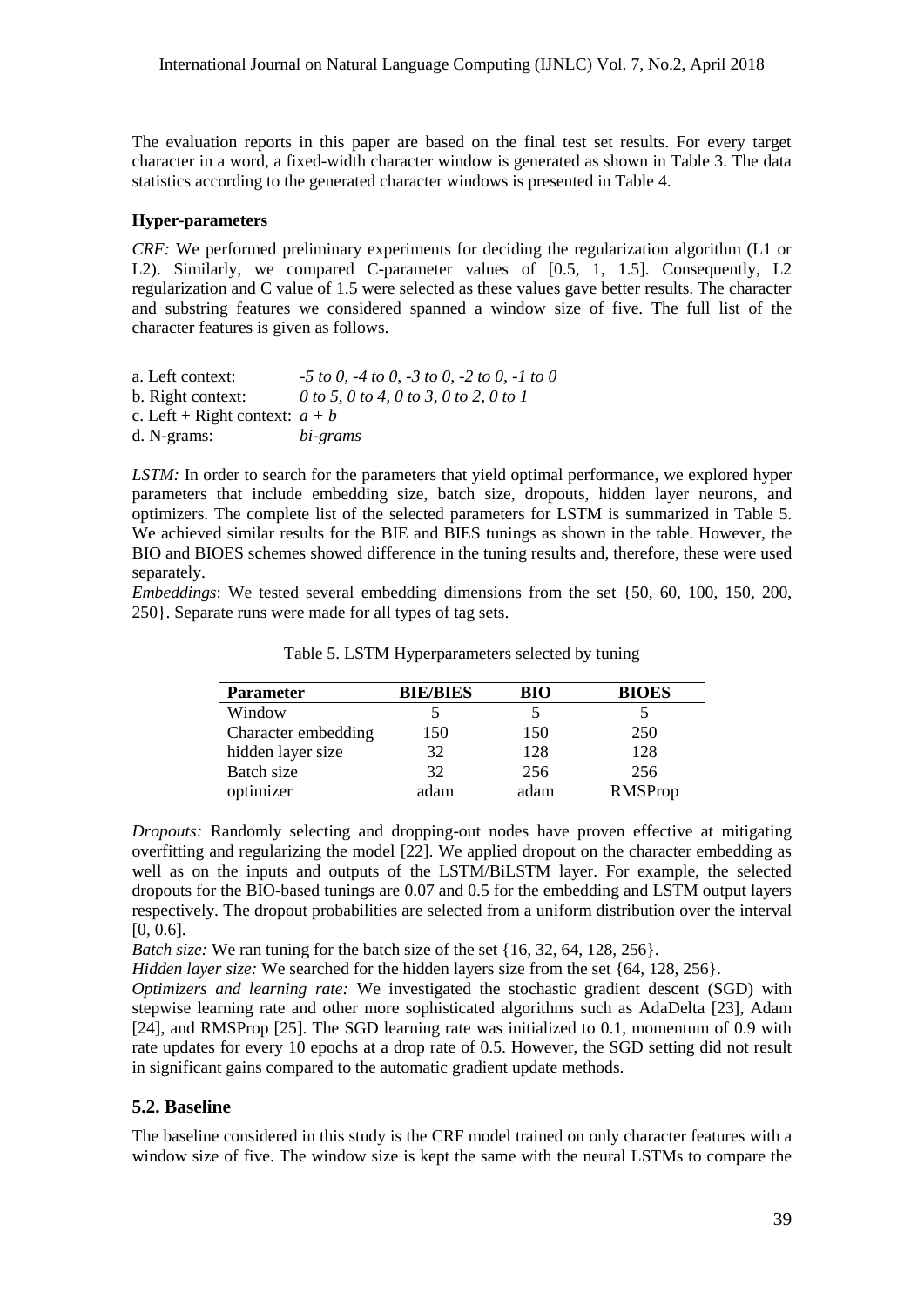models subject to the same information. The baseline experiments for the CRF achieved an F1 score of around 60% and 63% using the BIOES and BIO tags respectively. As for the BIE tags, the performance reached about 75.7%. All the subsequent CRF-based experiments employed two auxiliary features, which were the contextual and n-gram characters listed in section 5.1. As depicted in Table 6, significant performance enhancements were achieved with the auxiliary features. However, compared to the LSTM based experiments, the window five based CRF results were still suboptimal.

## **5.3. Evaluation**

We report boundary precision, boundary recall and boundary F1 scores as given by equation 13 to 15. Precision evaluates the percentage of correctly predicted boundaries with respect to the predicted boundaries and recall measures the percentage of correctly predicted boundaries with respect to the true boundaries. F1 score is the harmonic mean of precision and recall and can be interpreted as their weighted average. The I or O classes are found more than double of the B classes. Therefore the results are presented using weighted macro average to account for any class imbalance. The correct predictions are the count of true positives while the actual (true) boundaries are these true positives added with the false negatives. Finally, the system proposed predictions can be found from the sum of the true positives and the false positives.

$$
precision = \frac{correctly \, predicted \, boundaries}{predicted \, boundaries}
$$
 (13)

$$
recall = \frac{correctly predicted boundaries}{true boundaries}
$$
 (14)

$$
F1 \, score = \frac{2 * (precision * recall)}{precision + recall}
$$
 (15)

## **6. RESULTS**

We experimented and compared the performance of three models trained with four different tagging strategies as explained earlier. The results of ten-fold cross-validation are summarized in Table 6 with P, R, F1 representing precision, recall, and F1 score respectively.

Table 6. Results of CRF, LSTM and BiLSTM experiments with four BIO schemes.

| <b>Tagset</b> |       | <b>CRF</b>  |       |       | <b>LSTM</b> |       |       | <b>BiLSTM</b> |       |  |  |
|---------------|-------|-------------|-------|-------|-------------|-------|-------|---------------|-------|--|--|
|               |       | R           | F1    | P     | R           | F1    |       |               | F1    |  |  |
| <b>BIE</b>    | 92.62 | 92.62 92.62 |       | 94.38 | 94.37       | 94.37 | 94.68 | 94.68         | 94.67 |  |  |
| <b>BIES</b>   | 92.44 | 92.44       | 92.44 | 94.22 | 94.20       | 94.20 | 94.60 | 94.59         | 94.59 |  |  |
| <b>BIO</b>    | 84.88 | 84.88       | 84.88 | 90.91 | 89.96       | 89.96 | 90.16 | 90.11         | 90.11 |  |  |
| <b>BIOES</b>  | 83.60 | 83.60       | 83.60 | 88.26 | 88.21       | 88.21 | 88.45 | 88.39         | 88.39 |  |  |

Generally, we observed the choice of segmentation schemes affecting the model performance. Overall, using the BIE scheme resulted in the best performance in all tests. Although the BIOES tagset is the most expressive, since the corpus is rather small, the simpler tagsets showed better generalization over the dataset. The BIE-CRF model achieved 92.62% in the F1 score while the performance of the BIO and BIOES-based CRF fell to about 84.88% and 83.6% respectively.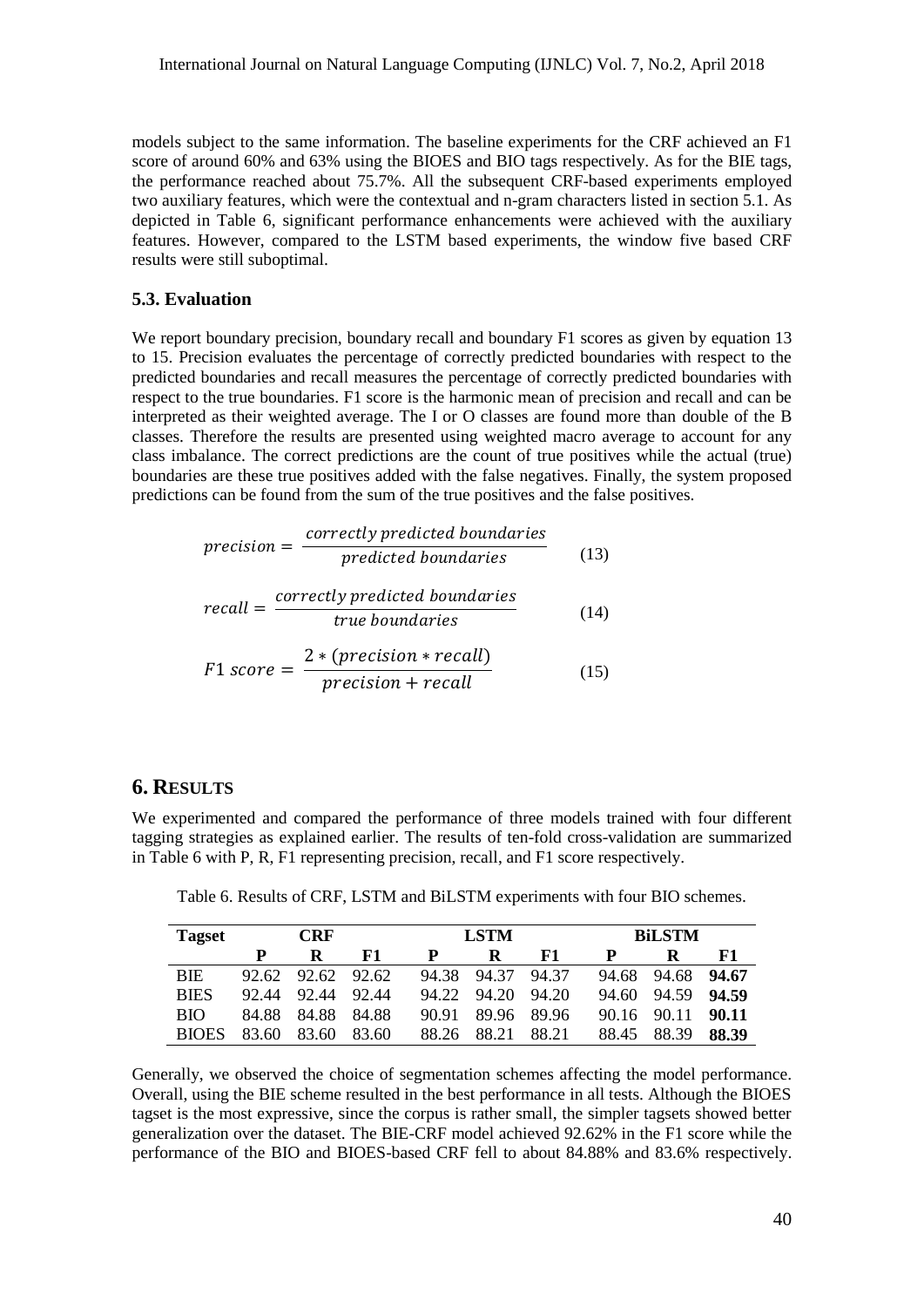The CRF model using the BIO scheme outperformed the CRF model using the BIOES by 1.28% absolute change. A majority of the errors are associated with under-segmentation and confusion between I (inside) and O (outside) tags. Masking these differences by dropping the O tag has proved useful in our experiments. As a result, the CRF model using the BIE scheme outperformed the BIO-based CRF by around 7.7 percentage point. We compared the regular LSTM with its bidirectional extension. The overall results showed that the BiLSTMs performed slightly better than the regular LSTMs sharing the same scheme. In the window-based approach, the past and future context is partly encoded in the feature vector. This window was fed to the regular LSTM at training time making the information available for both networks quite similar. This may be the reason for not seeing much variation between the two models. Nevertheless, the additional design in BiLSTMs to reverse-process the input sequence allows the network to learn more detailed structures. Therefore, we saw slightly improved results with the BiLSTM network over the regular LSTM. As with CRFs, a significant increase in the F1 score was achieved when changing from the BIOES to the BIE scheme. In both LSTM models, we observed a gain in performance of over 6 percentage point. Overall, in these low-resource experiments, the model generalized better when the data was tagged with the BIE scheme as this reduced the model complexity introduced by the O tags. The BiLSTM model using the BIE scheme performed superior to all others scoring 94.67% in the F1. This result was achieved by employing only character embeddings to extract morphological features. On the other hand, the CRF model which used a rich set of character  $+$  bi-gram  $+$  substring features scored around 92.62%. For a fair comparison, we used features of the CRF model that spanned the same window of characters as the LSTM models. In other words, we avoided heavy linguistic engineering on the CRF side. Although the features were not linguistically motivated, achieving an optimal result this way still requires many trials and better design of features. It is to be noted that additional hand-crafted features and wider windows for the CRF model may produce better results than what has been reported. However, from the LSTM results, we saw that forgoing feature engineering and extracting features using character embeddings could sufficiently encode the morphological information desired for high performance boundary detection.

## **6.1. Error analysis**

The models using the BIE/BIES or the BIO/BIOES tagsets achieved comparable results. We analyzed the effect of the tagset choice by comparing the BiLSTM models of the BIE and BIO tagging schemes. For easier comparison, the confusion matrices (in percentage) of both experiments are presented jointly in Table 7. The values are paired in  $X/Y$  format where X is a value from the set  ${B, I, E}$  in the BIE scheme and Y is one of  ${B, I, O}$  in the BIO scheme. The number of I or O classes is about two-fold greater than the B class. Therefore, there is more confusion stemming from those tags. The B tag represents the morpheme segmentation boundaries; therefore, the under-segmentation and over-segmentation errors can be explained in relation to the B tags. Looking at the BIE figures, around 91% of the predictions for the B tags are correct. In other words, 9% of the true B tags were confused for the I and O tags, which together amounts to the under-segmentation errors. These types of errors are almost doubled with the use of the BIO scheme. On the other hand, the over-segmentation errors are about 5.9% and 7.4% in the BIE and BIO scheme respectively. Over-segmentation occurs when true I, O, or E tags are confused with the B tag. In this case, morpheme boundaries are predicted while the characters actually belong to the inside, outside, or end of the morpheme. These results show that the under-segmentation errors contribute more compared to the over-segmentation errors.

In the BIE scheme results, we observe that the I and B tags are correctly predicted with relatively higher accuracies than with the BIO scheme. Specifically, the prediction accuracy of the B tag (boundaries) increased from 82.6% to 91.2% (8.6% absolute change). The main reason is the considerable reduction of errors introduced due to the confusions of tag I for O or viceversa in the BIO scheme. This comparison suggests that improved results can be achieved by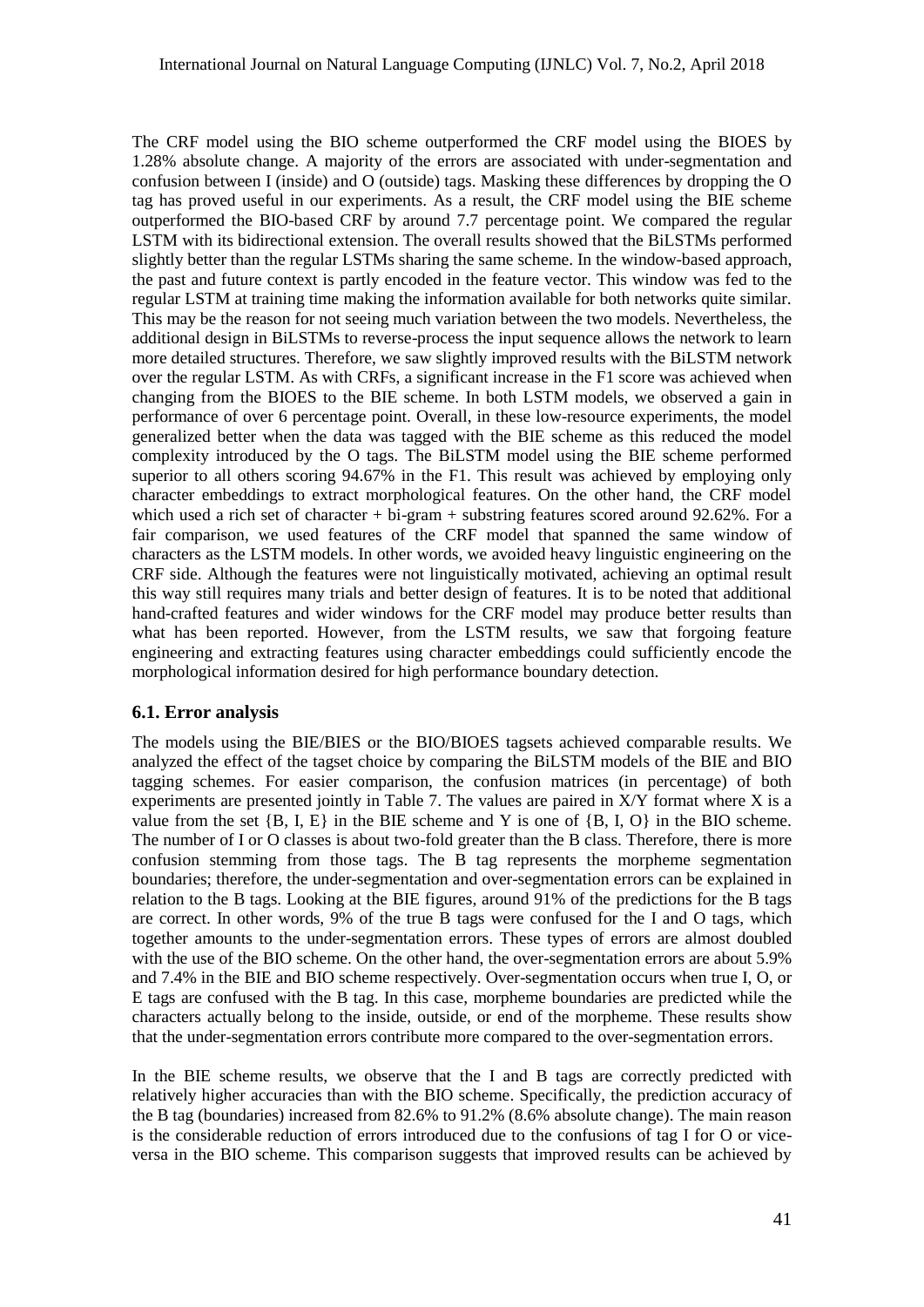denoising the data from the O tag. Therefore, for a low resource scenario of boundary detection, starting with the BIE tags may be a better choice for improving model generalization compared to more complex schemes that are feasible for larger datasets.

Table 7. BiLSTM Confusion matrix comparison for **BIE** (**boldfaced**) and BIO schemes in %. Rows and columns represent predicted and true values respectively.

|      |     |                  | <b>Predicted</b> |             |
|------|-----|------------------|------------------|-------------|
|      |     | B/B              | I/I              | E/O         |
|      | B/B | 91.20/82.60      | 4.54/9.94        | 4.26/7.46   |
| True | IЛ  | 2.83/3.21        | 93.84/90.74      | 3.34/6.05   |
|      | E/O | <b>3.09/4.19</b> | 9.65/10.83       | 87.26/84.98 |

The following sample sentence extracted from the Bible is segmented with all four models. Note that the training corpus does not include text from the Bible.

Tigrinya: *"amIlaKI kea mIrIayu zEbIhIgI mIbIlaOu zITIOumI kWlu omI abI mIdIri abIqWele"* English: "And out of the earth the Lord made every tree to come, delighting the eye and good for food".

The expected segmentation is given under the column labeled "reference". We observe that the BIE model segmentation is the nearest to the reference segmentation. The other models showed the under-segmentation errors for the word *"ZEbIhIgI"* and *"kWlu"*. The verbal noun prefix *"mI-"* is correctly segmented by all models whereas the models failed to recognize the boundary of the causative prefix *"a-"* in the last word *"abIqWele"*.

| <b>Sentence</b> | <b>True</b> | <b>BIE</b>  | <b>BIES</b> | <b>BIO</b> | <b>BIEOS</b> |
|-----------------|-------------|-------------|-------------|------------|--------------|
| amIlaKI         | amIlaKI     | amIlaKI     | amIlaKI     | amIlaKI    | amIlaKI      |
| Kea             | kea         | kea         | kea         | kea        | Kea          |
| mIrIayu         | mI_rIay_u   | $mL$ rlay_u | mI_rIay_u   | mI_rIay_u  | mI_rIay_u    |
| zEbIhIgI        | zE_bIhIgI   | zE_bIhIgI   | zEbIhIgI    | zEbIhIgI   | zEbIhIgI     |
| mIbIlaOu        | mI_bIlaO_u  | mI bIlaO u  | mI bIlaO u  | mI_bIlaO_u | mI_bIlaO_u   |
| zITIOumI        | zI TIOumI   | zI TIOumI   | zI TIOumI   | zI TIOumI  | zI TIOumI    |
| kWlu            | kWl u       | kWl u       | kWlu        | kWlu       | kWlu         |
| omI             | omI         | omI         | omI         | omI        | omI          |
| abI             | abI         | abI         | abI         | abI        | abI          |
| mIdIri          | mIdIri      | mIdIri      | mIdIri      | mIdIri     | mIdIri       |
| abIqWele        | a bIqWel e  | abIqWel e   | abIqWel e   | abIqWel e  | abIqWel e    |

Table 8. Sample of segmentation result; the underscore character marks segmentation boundaries and the **boldfaced** characters denote segmentation errors.

## **7. CONCLUSION AND FUTURE WORK**

In this work, we presented the first morphological segmentation research for the morphologically rich Tigrinya language. The research was performed based on a new manually segmented corpus comprising over 45,000 words. Four variants of the BIO chunk annotation scheme were employed to train three different morphological segmentation models. The first model was based on CRFs with language-independent features of characters, n-grams, and substrings. The other two were based on LSTM and BiLSTM deep neural architectures leveraging character embeddings of a fixed-size window for extracting the morpheme boundary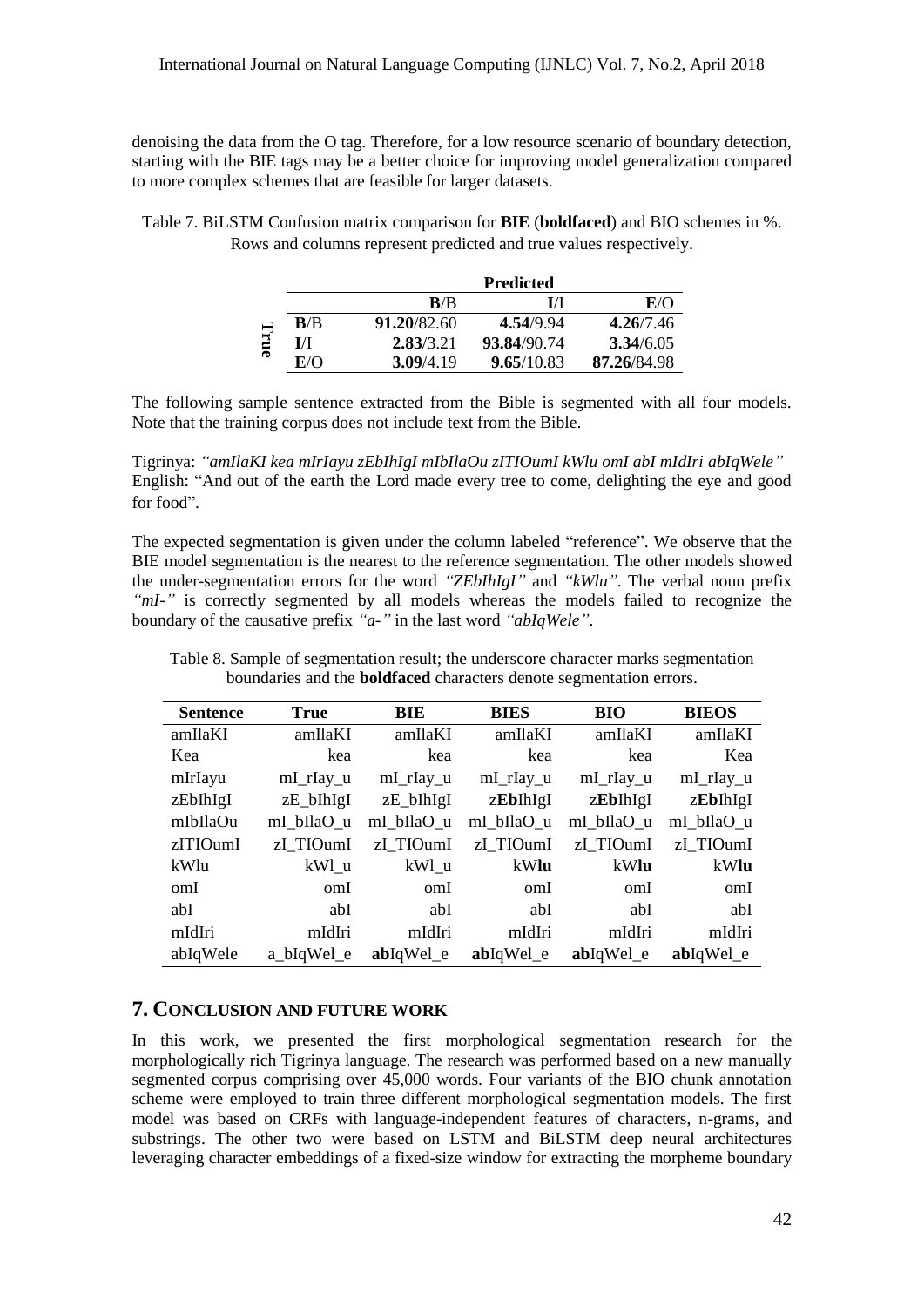features. We evaluated the BIE, BIES, BIO, and BIOES tagging schemes for morphological boundary detection. Although the size of the corpus is relatively small, we achieved 94.67% F1 score in boundary detection using the BIE chunking scheme.

In the future, we plan to improve and enlarge the corpus by including vocabularies from different domains. This will allow the inclusion of potentially unseen patterns as the current orthographic style is limited to news domain. We also plan to extend our experiments to use embeddings with character and substring concatenated features for the BIO and BIOES schemes, which currently have lower performance. We are also interested in integrating minimally supervised approaches to make use of large unlabeled datasets. Segmented words have proved useful in mitigating the adverse effects of data sparseness in Semitic language processing [26]. We would like to explore the use of our segmentation output in machine translation, full-fledged morphological analysis, stemming, part of speech tagging, and other downstream NLP tasks.

## **ACKNOWLEDGEMENT**

We would like to thank Chenchen Ding, from NICT Japan, for his constructive comments.

## **REFERENCES**

- [1] M. Creutz and K. Lagus, "Unsupervised discovery of morphemes," in *Proceedings of the ACL02 workshop on morphological and phonological learning-Volume 6*. Association for Computational Linguistics, 2002, pp. 21–30.
- [2] J. D. Lafferty, A. McCallum, and F. C. N. Pereira, "Conditional random fields: Probabilistic models for segmenting and labeling sequence data," in *Proceedings of the Eighteenth International Conference on Machine Learning*, ser. ICML "01, San Francisco, USA, 2001, pp. 282–289.
- [3] S. Hochreiter and J. Schmidhuber, "Long short-term memory," in *Neural computation*, vol. 9, pp. 1735–80, 12 1997.
- [4] S. Wintner, *Morphological processing of Semitic languages*. Berlin, Heidelberg: Springer Berlin Heidelberg, 2014, pp. 43–66.
- [5] M. Gasser, "Hornmorpho 2.5 user"s guide," *Indiana University, Indiana*, 2012.
- [6] N. A. Kifle, "Differential object marking and topicality in Tigrinya," pp. 4–25, 2007.
- [7] A. Sahle, *A comprehensive Tigrinya grammar*, Lawrenceville NJ: Red Sea Press, Inc., 1998, pp. 71–72.
- [8] M. Gasser, "Semitic morphological analysis and generation using finite state transducers with feature structures," in *Proceedings of the 12th Conference of the European Chapter of the Association for Computational Linguistics*. Association for Computational Linguistics, 2009, pp. 309–317.
- [9] T. Ruokolainen, O. Kohonen, K. Sirts, S.-A. Grnroos, M. Kurimo, and S. Virpioja, "A comparative study of minimally supervised morphological segmentation," *Computational Linguistics*, vol. 42, no. 1, pp. 91–120, 2016.
- [10] B. Snyder and R. Barzilay, "Unsupervised multilingual learning for morphological segmentation," *Proceedings of ACL-08: HLT*, pp. 737–745, 2008.
- [11] R. Collobert, J. Weston, L. Bottou, M. Karlen, K. Kavukcuoglu, and P. Kuksa, "Natural Language Processing (almost) from scratch," *Journal of Machine Learning Research*, vol. 12, pp. 2493– 2537, 2011.
- [12] C. D. Santos and B. Zadrozny, "Learning character-level representations for part-of-speech tagging," in *Proceedings of the 31st International Conference on Machine Learning*, vol. 32, no. 2, Bejing, China, 22–24 Jun 2014, pp. 1818–1826.